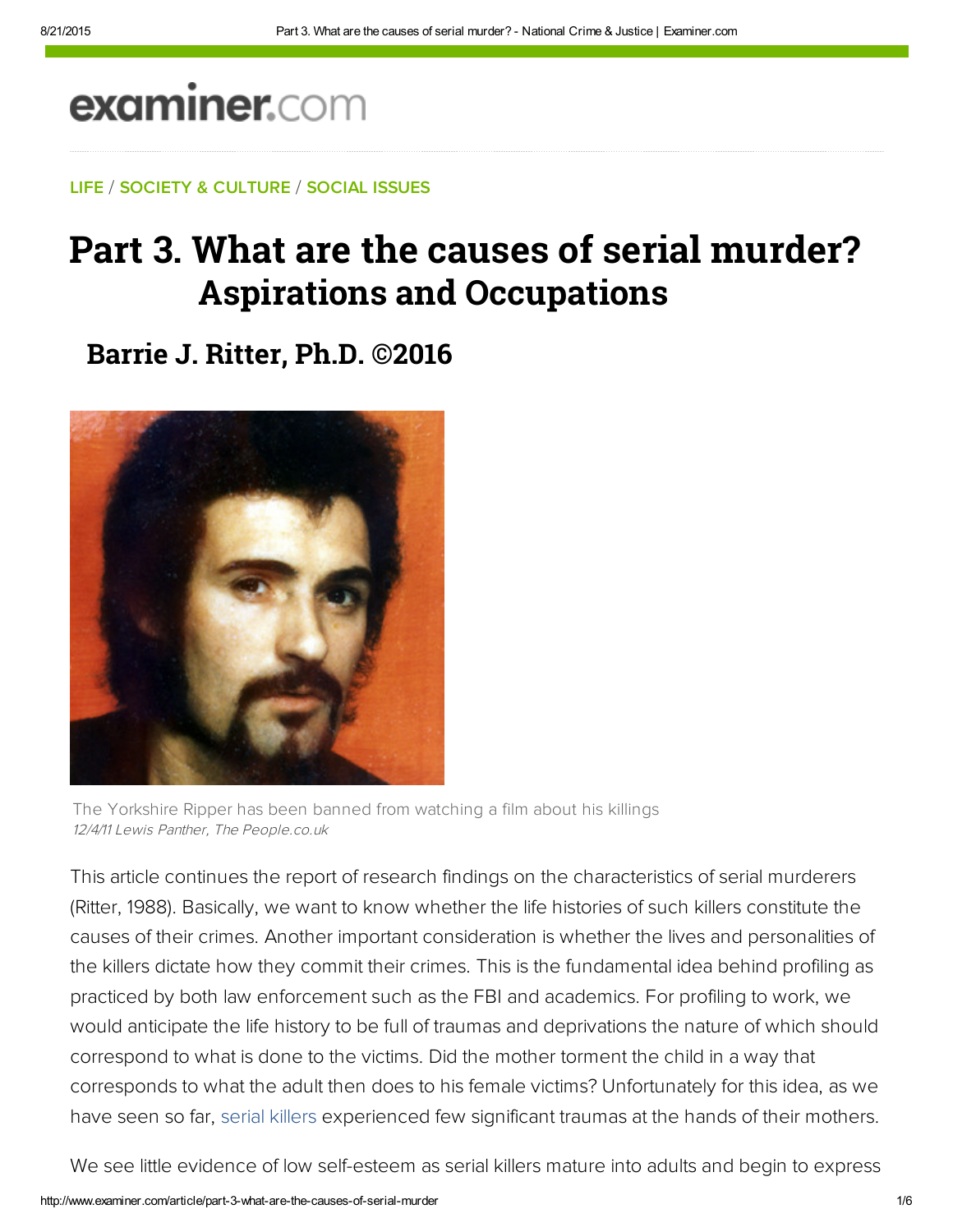#### 8/21/2015 Part 3. What are the causes of serial murder? National Crime & Justice | Examiner.com

their aspirations. Of the 27 subjects in the study, at least 17 exhibited an aspiration for extraordinary fame or notoriety. This aspiration ranged from a desire to rule the world to the more commonly expressed desire – to be a great criminal. Considering the aspirations of several of the remaining 10 subjects, this is a conservative assessment. Several others expressed a desire for great wealth, social status, and, in some cases, power. Ted Bundy's ambitions, for instance, which encompassed each of these desires, were so less great than John Christie's, but Christie wanted a name for himself. Several of the subjects expressed a desire to better themselves, some by pretense, and some by hard work.

Perhaps the most mundane of the subjects' aspirations was Peter Sutcliffe, the so-called Yorkshire Ripper: he wanted to become a long distance lorry driver (and did). Even here, Sutcliffe believed he could obtain more, that he held some extraordinary power, as the following poem (found in his truck later by the police) disclosed:

In this truck is a man

Whose latent genius if

Unleashed would rock the

Nation, whose dynamic energy

Would overpower those

Around him. Better let him sleep? (Cross, 1981, p. 250).

It has often been reported that serial killers are infatuated with law enforcement and such symbols of authority as police sirens and uniforms. This study did find evidence of this infatuation for a variety of different types of subjects. Viewed in the context of the different subjects, this infatuation seems to mean different things. By no means was it an inevitable response to feelings of inadequacy. Kenneth Bianchi's fascination with law enforcement, for example, was different from Edmund Kemper's. Bianchi sensed a future of greatness for himself, while Kemper was more concerned with genocide (or, killing large numbers of people).

One of the most important patterns found emerged from an assessment of occupation(s) in relation to aspiration(s). Most of the 27 subjects had, or were in the process of, achieving some portion of their expressed objectives at the time they were arrested or began their murders. Even where the aspiration was extraordinary, such as William Heirens' desire to rule the world, and the occupation (in this case, a university student) appeared to be mundane, the gap was not as wide as it seems: Heirens was studying the issue of leadership and his reading focused on the principles of power. In some cases the extraordinary aspiration was accompanied by a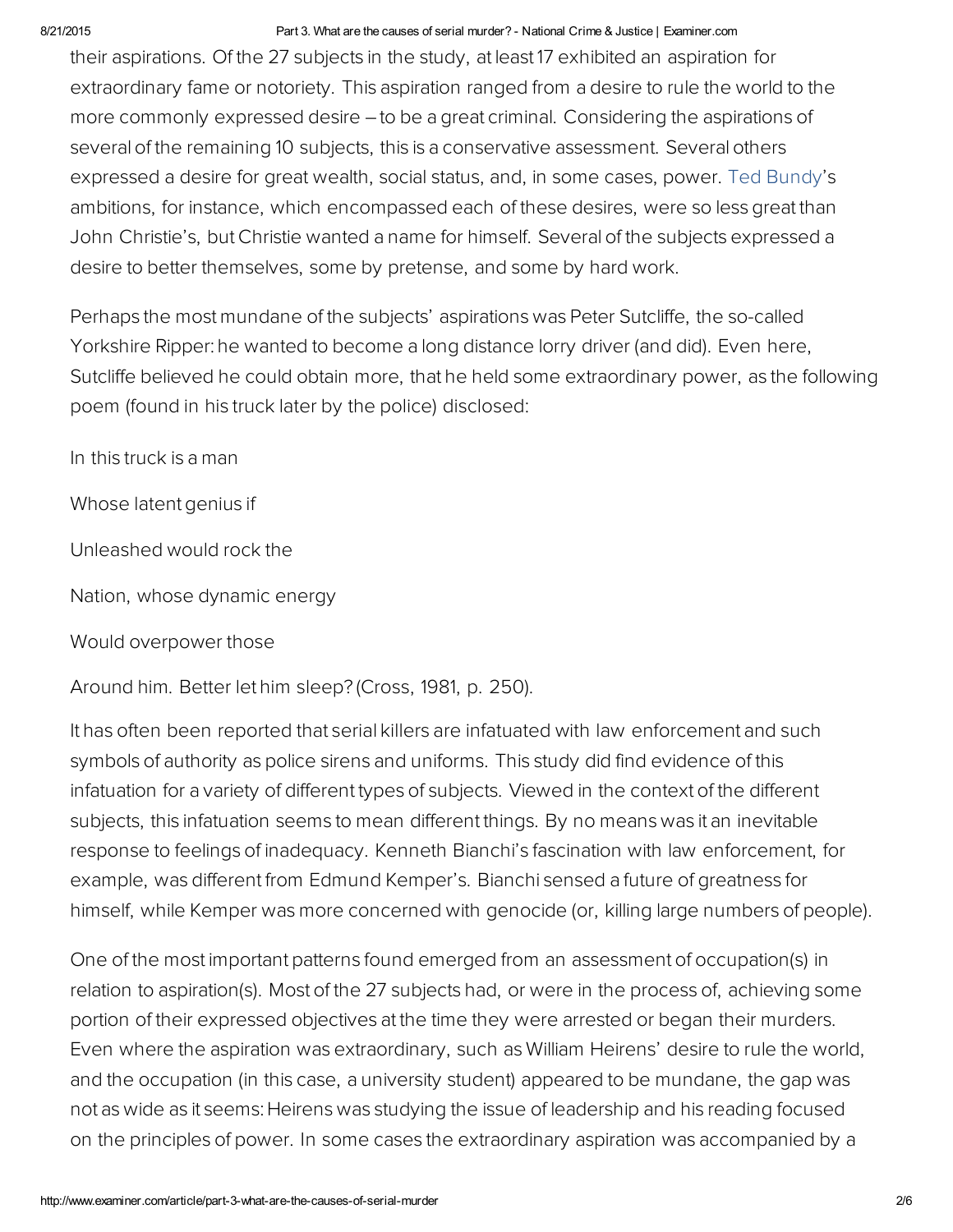#### 8/21/2015 Part 3. What are the causes of serial murder? National Crime & Justice | Examiner.com

more achievable objective, such as the desire to be involved in law enforcement, and the subjects found work as security guards. In several cases, subjects who were overly ambitious, who wanted great success, might have succeeded legitimately. Kate Bender, for instance, had won some local acclaim as a professor and lecturer, and there were three subjects who were doctors and could presumably have attained some legitimate successes.

Looking solely at the occupations of the subjects, few patterns were found to emerge. Instead, multiple murderers were found to have worked in a number of different types of settings or occupations. These ranged from those who held odd jobs to one who became a doctor – and a mayor. With respect to the belief that mass killers suffer from frustration from their work lives, either because of objective failure such as unemployment or such perceived failure as being underemployed – the following can be noted: the subjects generally did not take their official occupational status too seriously or personally. John George Haigh had a long criminal record but considered himself a "gentleman" criminal and he admired great criminals. Manson, who had spent much of his life in institutions by the time he began to gather his "family," referred so often to his prison years that he seemed to wear his criminality as a badge of distinction.

The cases of Bianchi and of Heirens were particularly instructive insofar as any relationship between failure and frustration is concerned. Bianchi did not take it personally when he was rejected for a job with the Sheriff's Department. He blamed the nature of the entrance exam. And when, because of his larceny, he was forced to change jobs repeatedly, he never blamed himself. He blamed his employers for failing to understand his "needs." Bianchi utilized the world view of psychology to provide himself with explanations and excuses for his own failures and illegalities (O'Brien, 1985).

The author of a psychiatric report on Heirens wrote, under the heading of "Leadership: There is in this young man an immense egocentricity. Despite his continuing failure to rule himself, he has no anxiety, fears or lack of confidence in his abilities and power. . . 'Am I not the leader of the world?' . . . " (Freeman, 1955, p. 314).

What seems to be the case is that serial killers seem to want something different out of life – whether or not it was something extraordinary – and their aspirations were often accompanied by a view of the world with themselves at the center. The person who aspires to great fame or notoriety can, as the subjects of this study did, turn to a career of killing. And all of the subjects of this study can be characterized as career killers; they were conquerors in a challenging field of endeavor. They could torment the populace, the police and their victims, and then go back to being ordinary men and women, their secrets known only to themselves.